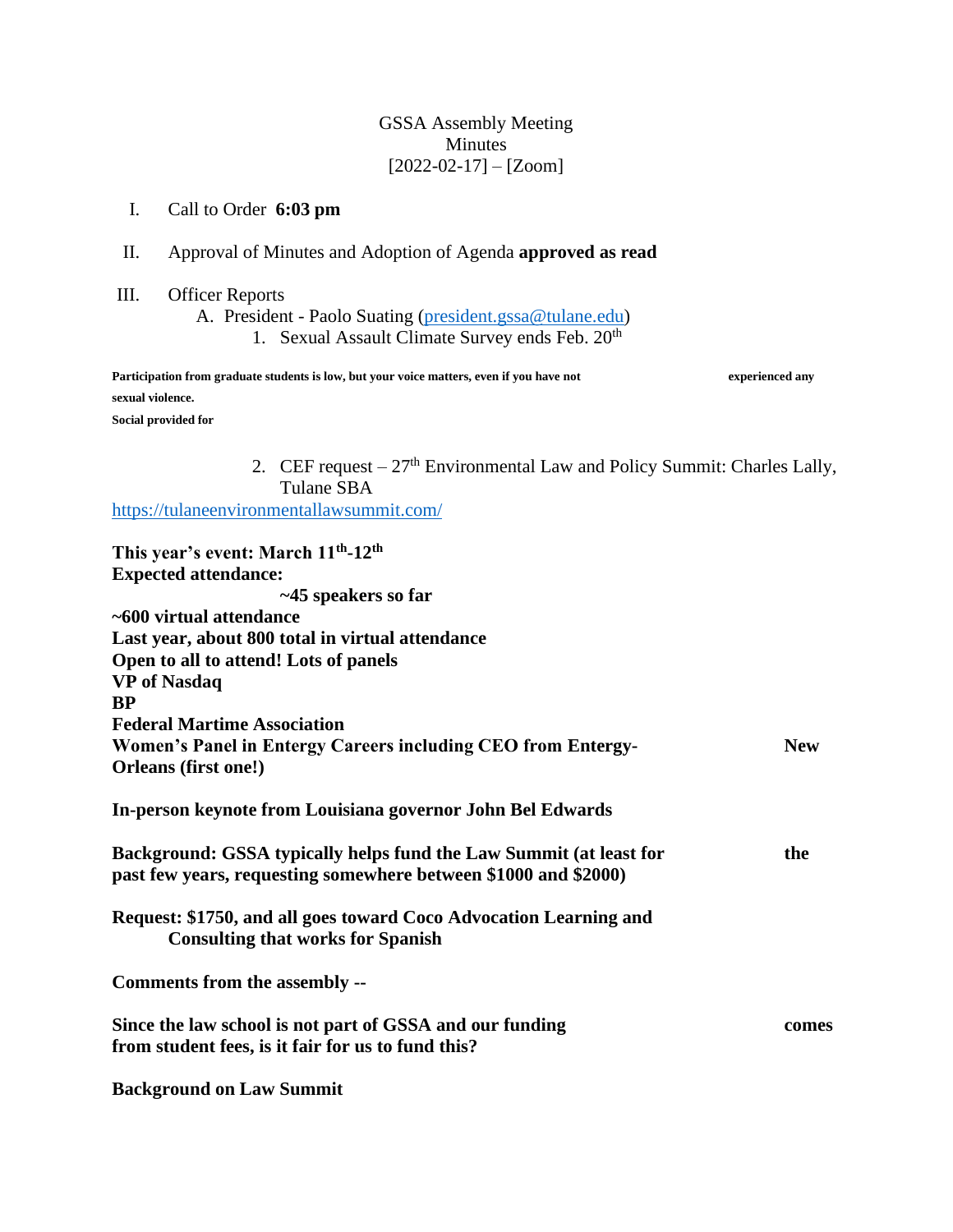**Total \$17000 Law School puts in \$5000 GAPSA puts in \$1750 GSSA puts in \$1750 the rest is corporate sponsors Why GSSA? We have an "academic stake" in the summit and we are officially invited to participate. Do we have the money? Yes! Lots of money in the reserve fund, that in the past was used for the Ida Fund, etc. Seems better to use money than let it sit it sit it sit it sit if sit if sit if sit if sit if sit if sit if sit if sit if sit if sit if sit if sit if sit if sit if sit if sit if sit if sit if sit if there. Seems to be a lot more money than we take as individual departments, and doesn't seem to be much compared to how much else they are getting. Is it worth it? In what capacity are speakers involved? Are they willing to take questions if you're in the audience? (Answer: Yes!) Are any questions off limits (e.g. do we have to limit our questions to the topic of the p anel, e.g., women in energy). As long as it is not inappropriate in any usual sense, no questions are off the table. Why were certain representatives chosen? Balance between public and private firms. It is also important to be the set of the set of the set of the set of the set of the set of the set of the set of the set of the set of the set of the set of the set of the set o highlight new and emerging voices. Who are the corporate sponsors? Primarily Tulane-related parties, e.g., student bar association Center for Environmental Law Who has been reached out to for corporate sponsors? For example, possible objectionable sources (Entergy, Exxon) are not potential funding sources. It seems like a great event because it is worthwhile to put people in conversation that both share environmental values and don't/hinder. Assembly members would have liked to see this information earlier!**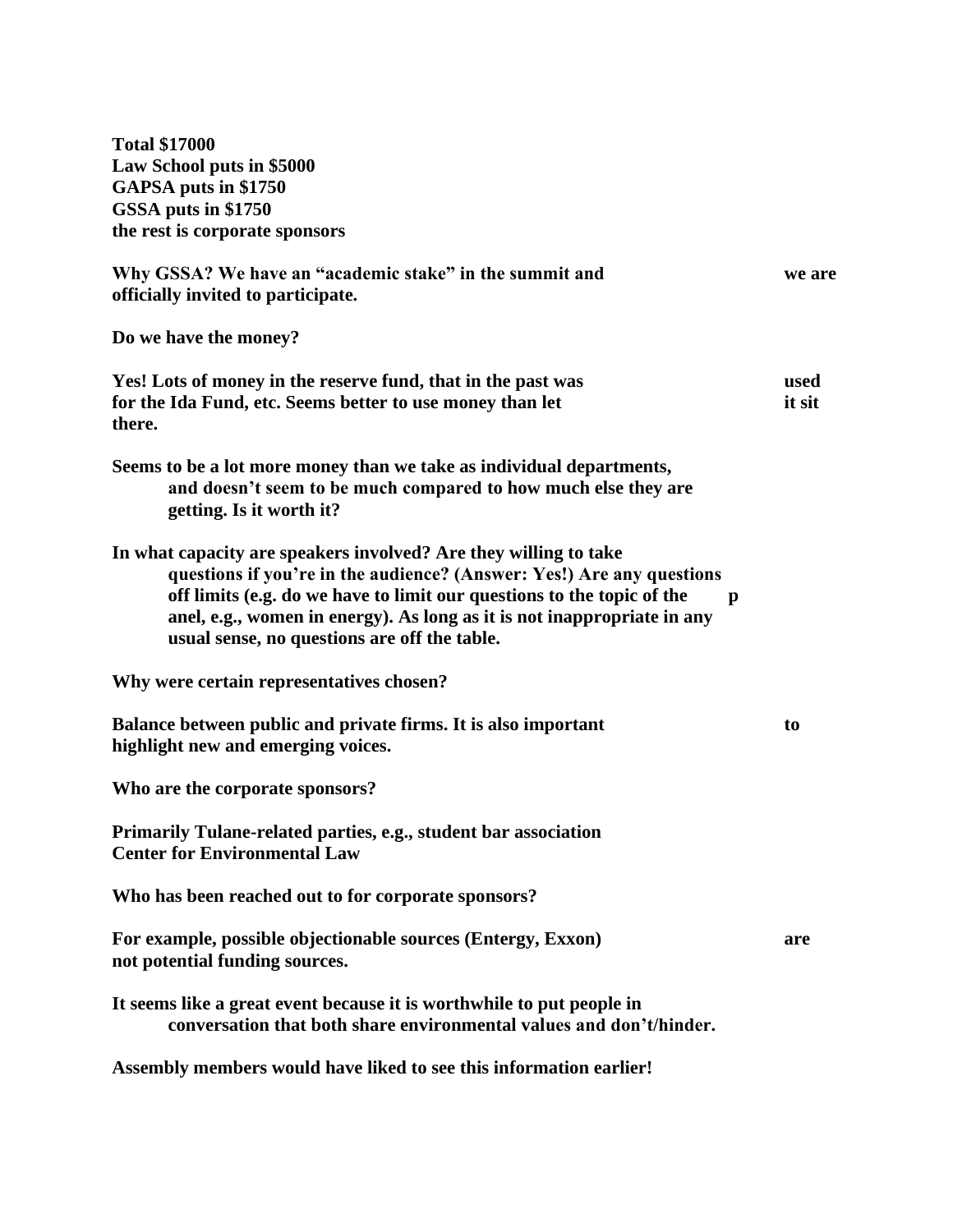### **Motion to vote. Seconded Funded \$1750.**

- B. Vice President Anika Tabassum [\(vp.gssa@tulane.edu\)](mailto:vp.gssa@tulane.edu)
	- 1. March 3rd, 6 pm Trivia at Cooter Brown's
	- 2. Mental health wellness and Yoga session March  $11<sup>th</sup>$ , 3-5 pm at Reily center
	- 3. GSSA Bowling night March 24<sup>th</sup>, 2022 at 6-8 pm in Fulton Alley **Snacks, bowling, and game parlor!**
- C. Treasurer Nirasha Thilakaratne [\(treasurer.gssa@tulane.edu\)](mailto:treasurer.gssa@tulane.edu)

| ovent <b>index</b><br><b>Event Date</b> | Department         | <b>Event Name</b>               | Amount    |
|-----------------------------------------|--------------------|---------------------------------|-----------|
|                                         |                    |                                 |           |
|                                         |                    |                                 | requested |
| 02/11                                   | Cell & Molecular   |                                 | \$105     |
|                                         | <del>Biology</del> | <b>ATCG-CMB business</b>        |           |
|                                         |                    | meeting                         |           |
| 03/07                                   | Ecology &          |                                 | \$240     |
|                                         | Evolutionary       |                                 |           |
|                                         | Biology            |                                 |           |
|                                         |                    | <b>Graduate Student Meeting</b> |           |
| 03/18                                   | Cell & Molecular   |                                 | \$125     |
|                                         | Biology            | ATCG-CMB business               |           |
|                                         |                    | meeting                         |           |
| 03/04                                   | Economics          | <b>Economics Grad Student</b>   | \$100     |
|                                         |                    | Meet                            |           |
| 04/08                                   | Economics          | Econ Graduate Student           | \$100     |
|                                         |                    | Meet                            |           |
| 05/02                                   | Economics          | Econ Graduate Student           | \$100     |
|                                         |                    | Meet                            |           |
| 03/16                                   | City, Culture, &   |                                 | \$200     |
|                                         | Community          |                                 |           |
|                                         |                    | <b>CCC Academic Socializing</b> |           |
| 04/20                                   | City, Culture, &   |                                 | \$200     |
|                                         | Community          |                                 |           |
|                                         |                    | <b>CCC Academic Socializing</b> |           |

Event Requests

**2/11 was part of January's request and we funded it, so we don't need to vote on it.** 

**Motion to fund the events under \$250 under slate? Seconded. All events funded.**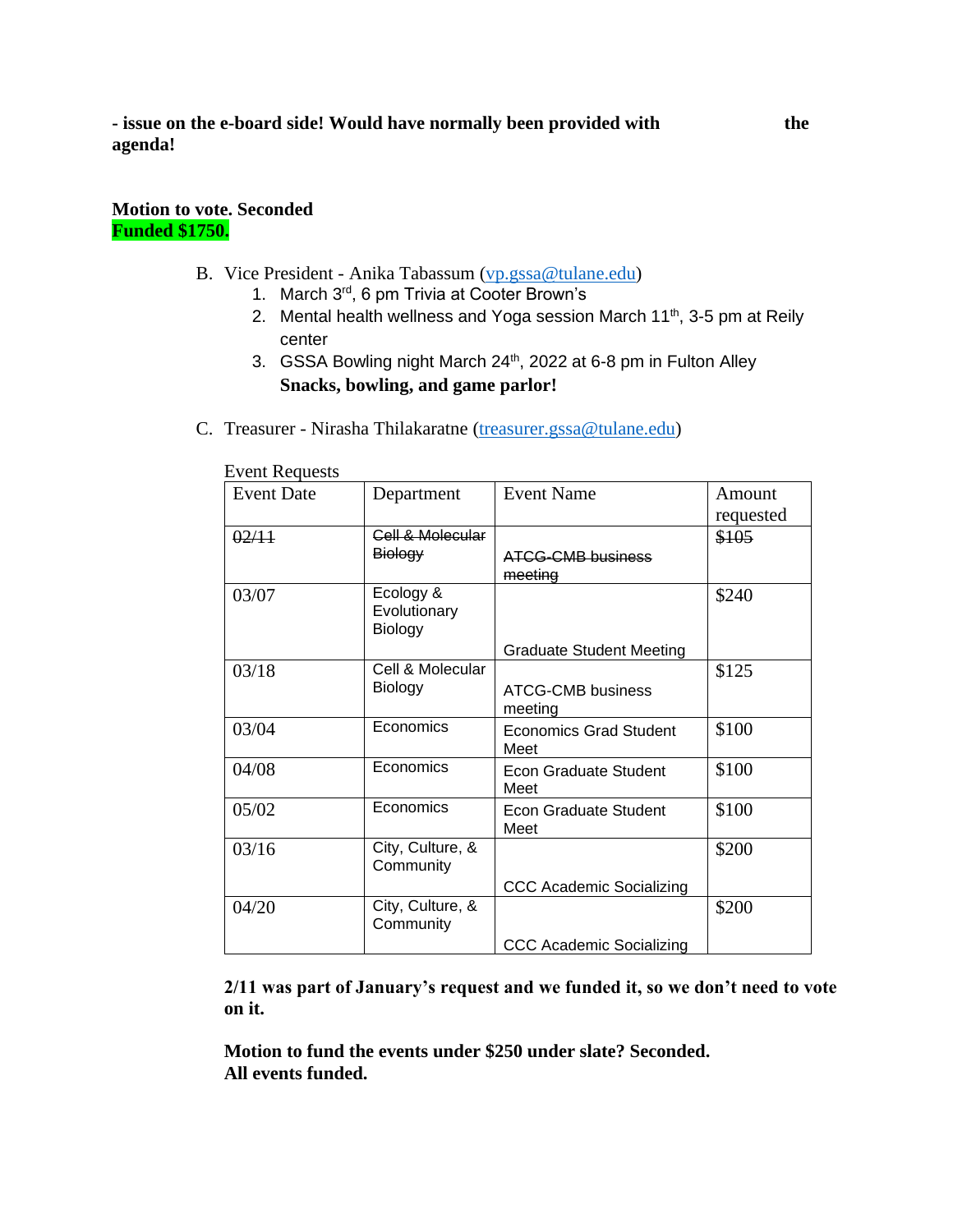| <b>Speaker Requests</b> |            |                            |           |
|-------------------------|------------|----------------------------|-----------|
| <b>Event Date</b>       | Department | <b>Event Name</b>          | Amount    |
|                         |            |                            | requested |
|                         |            |                            |           |
| 03/11                   | Philosophy |                            | \$200     |
|                         |            |                            |           |
|                         |            | New Orleans Philosophical  |           |
|                         |            | Society's Graduate Student |           |
|                         |            | Conference at Tulane       |           |

**Motion to fund the honorarium? Seconded. Speaker event funded.** 

## **CONCUR**

**Roll-out for SSE is starting after Mardi Gras (March)**

**Students can self-enroll or one can ask their department adminstrator to enroll them.** 

**SO: If you are asking for money from the DEAN's office, you must use Concur. But no information from SLA, so there timing differences** 

D. Secretary - Alyssa Walker [\(secretary.gssa@tulane.edu\)](mailto:secretary.gssa@tulane.edu)

### IV. New Business

A. GAPSA Senator Report

### **Take the climate survey!!!**

- B. Graduate Council Report
- C. SLA Graduate Studies Committee Report
- D. SSE Graduate Studies Committee Report

#### **Looking for companies to help recruit international students<https://shorelight.com/>**

- E. OISS Liaison Report
- V. Old Business
- VI. New Business